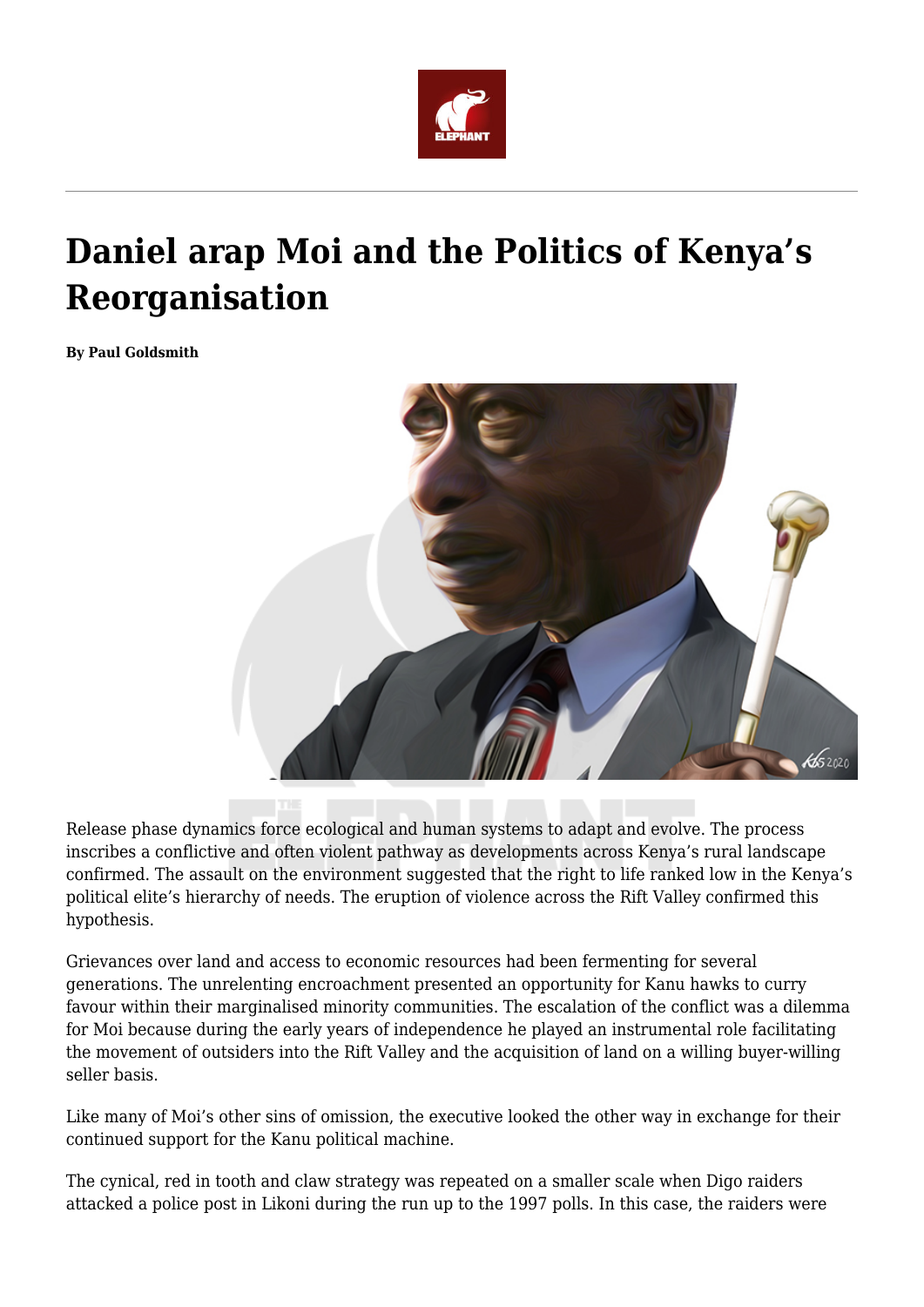reportedly mobilised but then abandoned by a Mombasa tycoon entrusted with overseeing the Kanu electoral campaign on the coast. Although the Likoni raiders claimed as many coastal lives as upcountry Kenyan fatalities, this time the government launched a paramilitary operation on the pro-Kanu south coast that resulted in multiple cases of rape and other human rights abuses.

A colleague summed up the contradiction when he opined, "when these upcountry people disagree they slaughter each other, but when they are here they come together to grab our land and clobber us."

The coastal people and pastoralists of northern Kenya would play a crucial role within Kanu by preventing the usual suspects from derailing the constitutional movement as a foreign-backed, opposition tactic to seize power.

The politics of the release phase falsified the hypothesis that Kenyan ethnicity is a function of deeprooted primordial loyalties. Moi proved this by manipulating the personal ambitions and greed of Kanu opportunists, and then by using the same methods to exploit the shallow loyalties of opposition Members of Parliament. Jomo Kenyatta's advice was finally sinking in: 'Moi knows Kenyans', Mzee had told his kitchen cabinet, 'you only know Nairobi'.

In 1992 Kanu prevailed with a thin majority parliamentary majority. Moi responded by encouraging opposition member of parliament to defect to Kanu in turn for some material reward, typically a plot allocation. This served two purposes: it filled out the government benches while putting the hollow principles of opposition politicians on public display. The President pranked one particularly greedy Central Province MP who crossed the floor only to find that his reward was a public urinal on Accra Rd.

The politics of the release phase falsified the hypothesis that Kenyan ethnicity is a function of deep-rooted primordial loyalties. Moi proved this by manipulating the personal ambitions and greed of Kanu opportunists, and then by using the same methods to exploit the shallow loyalties of opposition Members of Parliament

Moi had played the role of reluctant agent of reform following the donor mandated return to multiparty politics, grudgingly agreed to the Inter-Parties Parliamentary Group reforms and the formation of an independent electoral commission before the 1997 polls, and assented to a people-driven constitution makeover after securing his final term in office.

Moi was a lousy dictator, but his final term in office turned out to be his finest moment as a politician. Over two decades Moi perfected the art of disorder as a political instrument. Now it was show time.

No longer weighed down with the burden of political survival, The Professor of Politics glided across the Kenya landscape repeating his epistles of unity and home-grown solutions to African problems. When Kanu and opposition MPs turned the constitution-making exercise into a battle over the positions at the top of the pyramid, Moi introduced *Wanjiku*, the eponymous working mother selling vegetables on the roadside, as the focus of the new dispensation.

Wanjiku became a permanent meme in Kenyan political discourse. Even many of his most committed opponents were conceding, 'We can't beat this guy'. Although the probability of a post-Moi Kanu victory in 2002 loomed large—it also depended on who would succeed the President. Moi saved his greatest feat of escapology for his final act.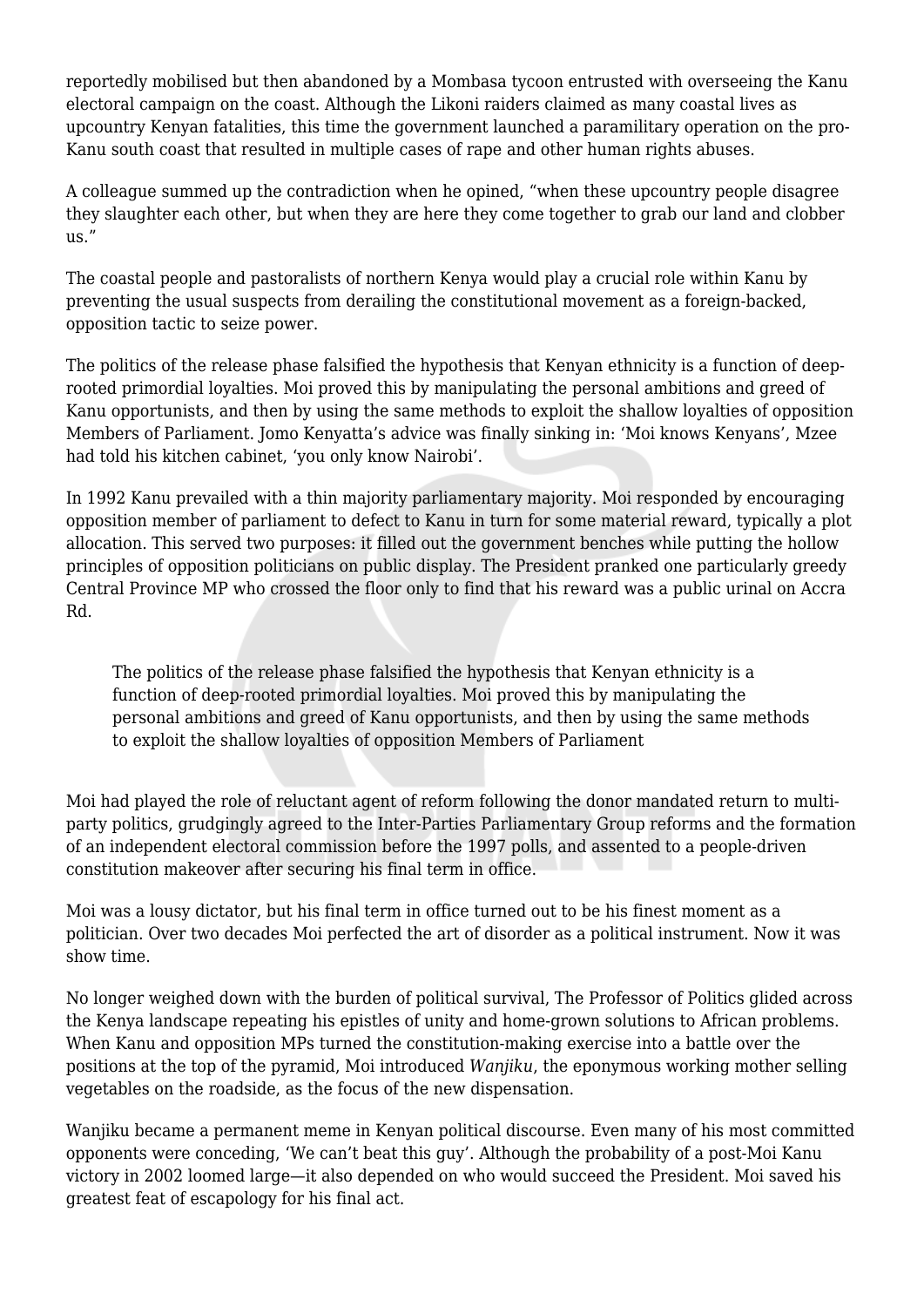Moi was a lousy dictator, but his final term in office turned out to be his finest moment as a politician. Over two decades Moi perfected the art of disorder as a political instrument. Now it was show time.

I have personally never witnessed a case of mass hypnosis that comes close to the public obsession generated by the Moi succession.

The drama began with the dismissal of his faithful Vice President, Professor George Saitoti, who was forced to hail a ride after leaving State House because his government car had been confiscated. Moi latter reappointed him, announcing the restoration during one of his roadside palavers. He whetted the appetite the state's long time nemesis, Raila Odinga, by enticing his party to 'partner' with the government, then surprised everyone by dropping his loyal Kanu Secretary-General and selecting four Kanu vice chairmen to serve in his place. This effectively sent Raila to the back of the queue, at least for the time being.

Speculation about the successor dominated conversation in the nation's bars, miraa sessions, offices, matatus, and private parlours. Unlike the 'the *msaliti* affair', which dragged out for several months, for the better part of three years Kenyans scrutinised every news broadcast, studied Moi's body language, deconstructed the statements of Kanu functionaries, and subjected every clue and rumour to forensic analysis. Every possible scenario was debated.

In the end, Moi wrong-footed everyone again by choosing Uhuru Kenyatta as Kanu's 2002 presidential candidate. Dubbed 'The Project' by Kanu insiders, the son of the founding father was a political novice whose electoral prospects faced formidable headwinds. Raila had already decamped to the opposition and three of the four vice-chairmen followed him.

The Project united the opposition at a moment when they were still struggling to do so among themselves. They finally prevailed on their third time around.

## **Reorganisation and Its Challenges**

True to his promise, Daniel arap Moi retired to his farm. Before leaving office he declared that he had forgiven those who wronged him, and hoped that those whom he had wronged would do the same. His endgame earned him a large measure of redemption in the eyes of the public.

The overlapping nature of the system phases impart a fuzzy edged quality to the model used to frame this narrative. The reorganization phase was underway by the time Moi left office even though it would take another six years to complete and ratify the new constitution. Smouldering passions of the release phase fuelled the 2007-2008 post-electoral bonfire.

But it does help us extract some lessons about the dynamics of change in Kenya.

When I first started driving in Nairobi, I found that in on certain roads one had to go in the opposite direction to more efficiently reach the destination. The same contradiction applied during the Moi regime. Decentralisation in the form of the Rural Distract Focus, for example, actually strengthened control in the centre. The assault on forests, on the other hand, triggered the environmental movement and forced communities to actively monitor and assume greater ownership of their natural resource base. This idea was a hard sell before the 1990s.

Much of the praise for Moi was expressed as negatives: he kept the military out of politics, he avoided the very real possibility of civil war, and he did not meddle in the affairs of neighbouring countries. One counterfactual corollary of this pattern is the hypothesis that a well-managed post-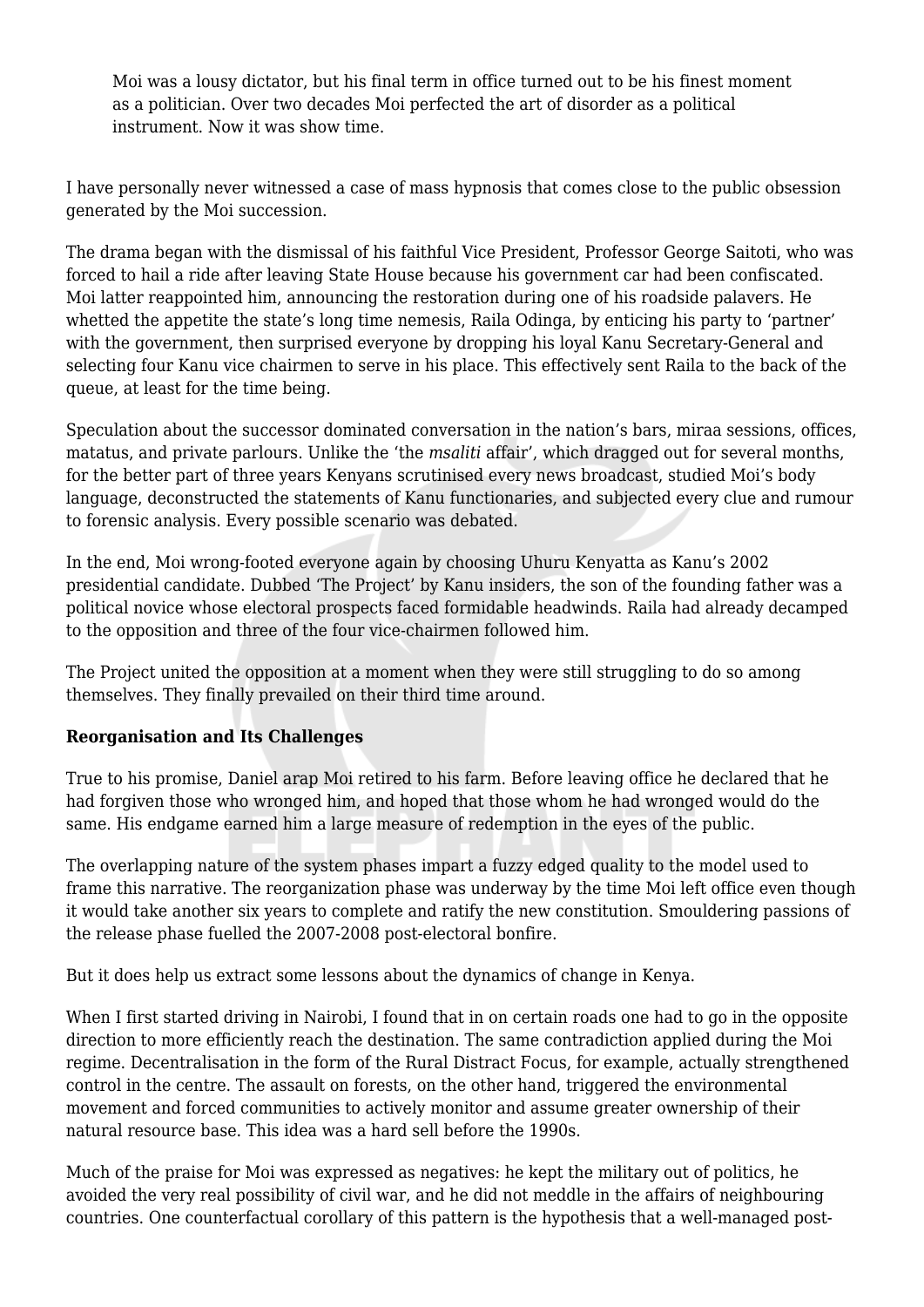Kenyatta Kanu would have supported a process of incremental reform, avoiding the slash and burn release politics of the Moi era.

When Kanu and opposition MPs turned the constitution-making exercise into a battle over the positions at the top of the pyramid, Moi introduced *Wanjiku*, the eponymous working mother selling vegetables on the roadside, as the focus of the new dispensation.

This may have resulted in either a lower threshold for change resulting in an extended conservation phase, giving way to a considerably harsher process of release, as has been the case in other eastern African countries. Even knowing what we know now, many would still choose Moi over a release phase Mbiyu Koinange, Oginga Odinga, or Charles Njonjo Presidency.

Moi left an ambivalent legacy. His public persona was a composite of **[Paretto's political elite](https://www.ool.co.uk/blog/elites-foxes-lions/)** [dialectic](https://www.ool.co.uk/blog/elites-foxes-lions/). The persuasive Swahili speaking Fox who connected with the masses contrasted with the populist and xenophobic English speaking Lion who provide a soft target for Western critics. The regime's excesses generated the equal and opposite reaction resulting in the push for the comprehensive constitutional makeover. He also fostered the political culture of tricksters and masks that contributed to the electoral trauma overtaking the 2007, 2013, and 2018 national polls.

During the days following Moi's departure, Kenyan journalists have produced a body of reportage, personal vignettes, opinion pieces, recapitulations of the human rights carnage, and Moi era historical perspectives. The revisionism of some elders reopened many wounds.

These backward looking accounts, the-good-Moi-bad-Moi debate being waged on social media, and the *yaliyopita ni ndwele* nostalgia of television talk shows are peripheral to the new challenges of the reorganisation phase.

John Ilife's short book, The Emergence of African Capitalism, ends with a useful comment on the role of agency in Africa's transition to a distinctively Indigenous capitalism. It is certain," he states," that in determining whether or not African capitalism can establish itself as a creative force, political skill on both sides will be crucial."

Because the private sector was dominated by the Gikuyu and the small Asian community, Moi's policies effectively inhibited the private sector's growth until liberalisation forced him to make a choice in 1989. He chose the Asians, a choice that reinforced the *Gospel According to Saint Mark* primitive accumulation, inhibiting Schumpeter's creative destruction of capitalism now emergent across the region.

Much of the purloined assets and rent-seeking that took place after independence has not contributed to formal sector progress, leaving the more adaptive informal sector to absorb most of the unprecedented numbers of young Kenyans entering the economy.

The current phase of regional capitalist penetration comes with a new cast of international actors with the Chinese in the front rank of a new array of regional states that include the UAE, Turkey, India and other new actors establishing a foothold in the Horn of Africa's political economy. The "both sides" equation is changing, and it will take more than Illife's creative indigenous capitalism to unlock Africa's potential.

## **Reorganisation and the Case for Game Change**

Release can lead to diverse outcomes from socioeconomic transformation to collapse, or retreat back